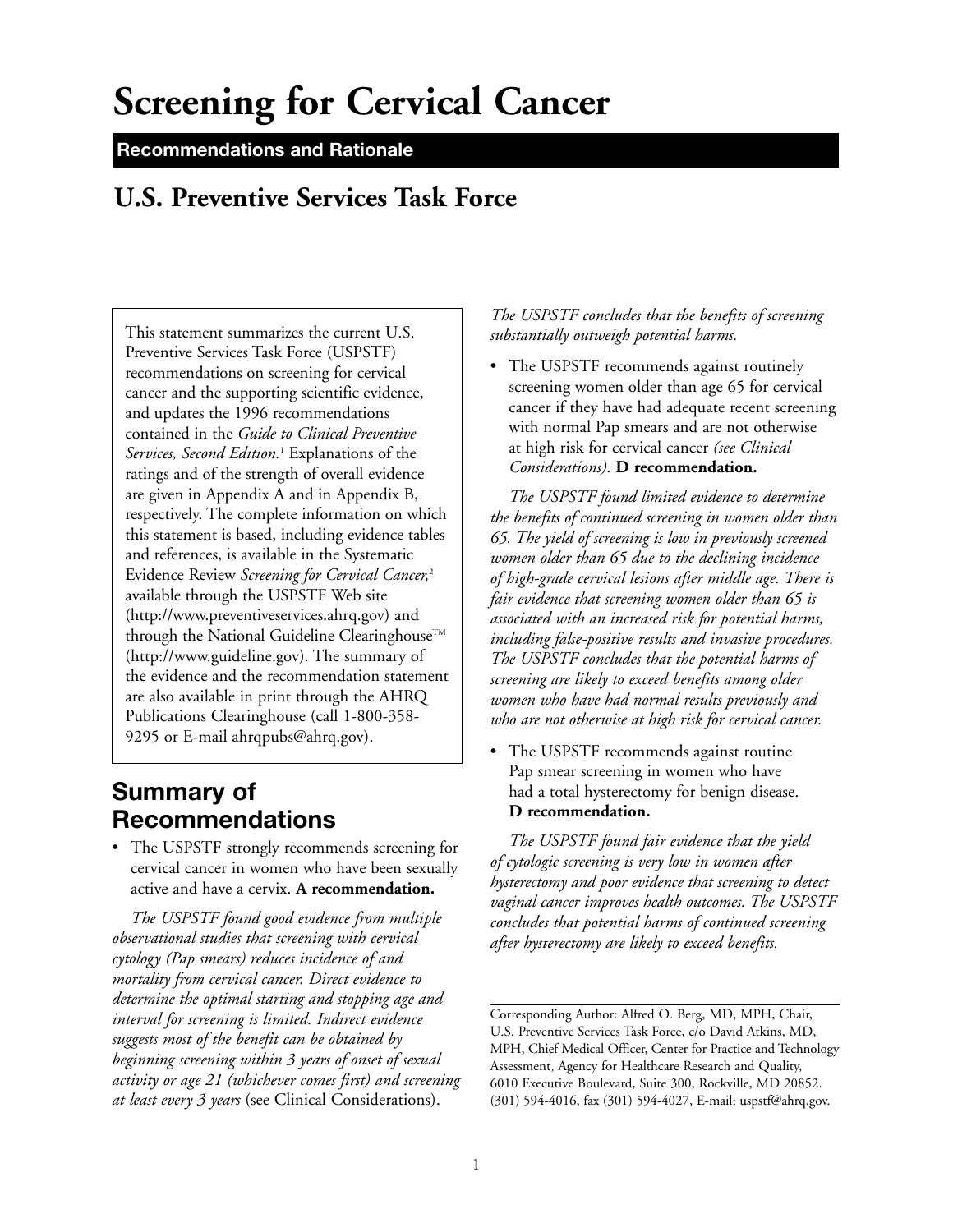• The USPSTF concludes that the evidence is insufficient to recommend for or against the routine use of new technologies to screen for cervical cancer. **I recommendation.** 

*The USPSTF found poor evidence to determine whether new technologies, such as liquid-based cytology, computerized rescreening, and algorithm based screening, are more effective than conventional Pap smear screening in reducing incidence of or mortality from invasive cervical cancer. Evidence to determine both sensitivity and specificity of new screening technologies is limited. As a result, the USPSTF concludes that it cannot determine whether the potential benefits of new screening devices relative to conventional Pap tests are sufficient to justify a possible increase in potential harms or costs.* 

• The USPSTF concludes that the evidence is insufficient to recommend for or against the routine use of *human papillomavirus* (HPV) testing as a primary screening test for cervical cancer. **I recommendation.** 

*The USPSTF found poor evidence to determine the benefits and potential harms of HPV screening as an adjunct or alternative to regular Pap smear screening. Trials are underway that should soon clarify the role of HPV testing in cervical cancer screening.* 

# **Clinical Considerations**

- The goal of cytologic screening is to sample the transformation zone, the area where physiologic transformation from columnar endocervical epithelium to squamous (ectocervical) epithelium takes place and where dysplasia and cancer arise. A meta-analysis of randomized trials supports the combined use of an extended tip spatula to sample the ectocervix and a cytobrush to sample the endocervix.<sup>3</sup>
- The optimal age to begin screening is unknown. Data on natural history of HPV infection and the incidence of high-grade lesions and cervical cancer suggest that screening can safely be delayed until 3 years after onset of sexual activity or until age 21, whichever comes first.<sup>4</sup> Although there is little value in screening women who

have never been sexually active, many U.S. organizations recommend routine screening by age 18 or 21 for all women, based on the generally high prevalence of sexual activity by that age in the U.S. and concerns that clinicians may not always obtain accurate sexual histories.

- Discontinuation of cervical cancer screening in older women is appropriate, provided women have had adequate recent screening with normal Pap results. The optimal age to discontinue screening is not clear, but risk of cervical cancer and yield of screening decline steadily through middle age. The USPSTF found evidence that yield of screening was low in previously screened women after age 65. New American Cancer Society (ACS) recommendations suggest stopping cervical cancer screening at age 70. Screening is recommended in older women who have not been previously screened, when information about previous screening is unavailable, or when screening is unlikely to have occurred in the past (eg, among women from countries without screening programs). Evidence is limited to define "adequate recent screening." The ACS guidelines recommend that older women who have had three or more documented, consecutive, technically satisfactory normal/negative cervical cytology tests, and who have had no abnormal/ positive cytology tests within the last 10 years, can safely stop screening. <sup>4</sup>
- The USPSTF found no direct evidence that annual screening achieves better outcomes than screening every 3 years. Modeling studies suggest little added benefit of more frequent screening for most women. The majority of cervical cancers in the U.S. occur in women who have never been screened or who have not been screened within the past 5 years; additional cases occur in women who do not receive appropriate follow-up after an abnormal Pap smear.<sup>5,6</sup> Because sensitivity of a single Pap test for high-grade lesions may only be 60% to 80%, however, most organizations in the U.S. recommend that annual Pap smears be performed until a specified number (usually 2 or 3) are cytologically normal before lengthening the screening interval.2 The ACS guidelines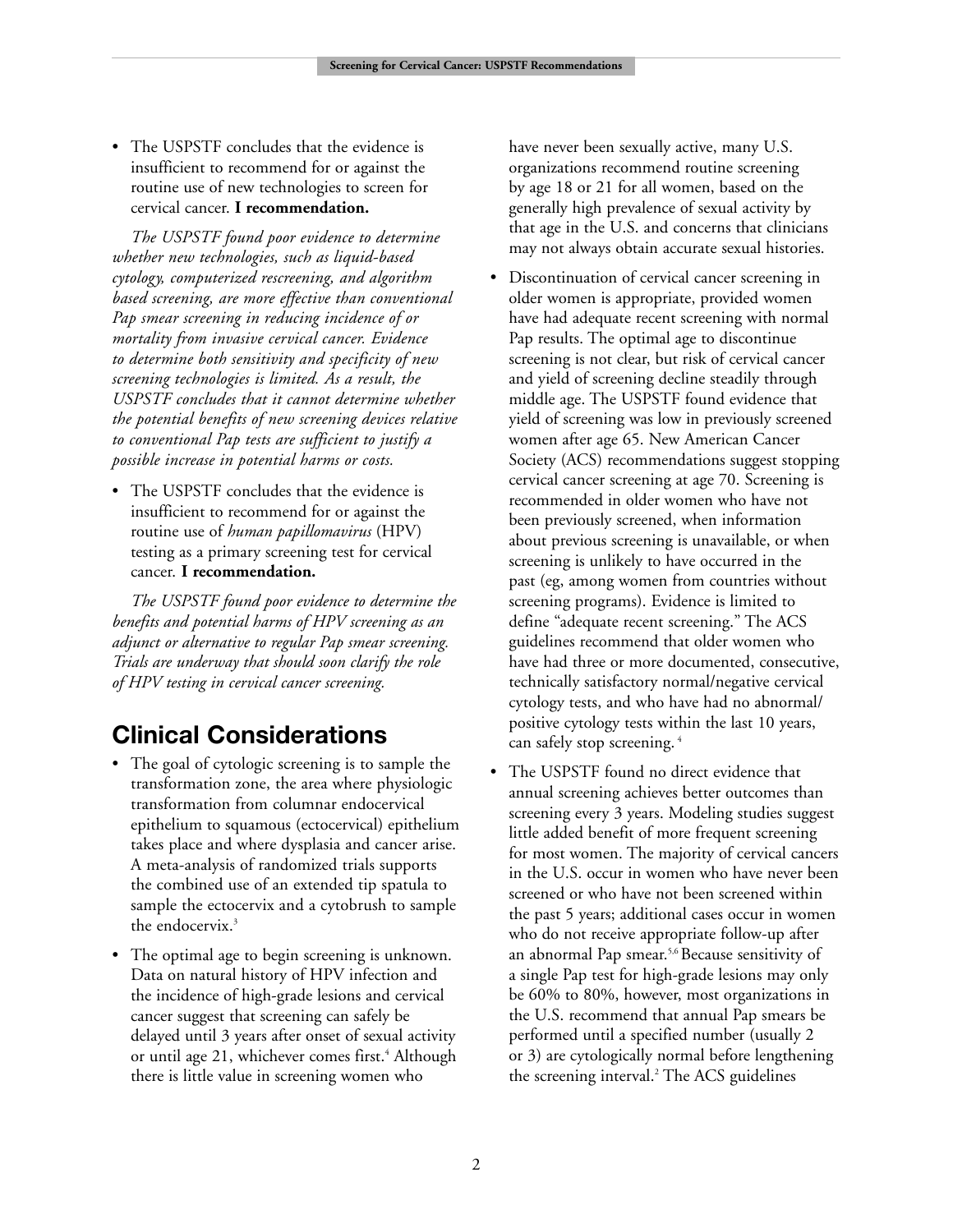suggest waiting until age 30 before lengthening the screening interval<sup>4</sup>; the American College of Obstetricians and Gynecologists (ACOG) identifies additional risk factors that might justify annual screening, including a history of cervical neoplasia, infection with HPV or other STDs, or high-risk sexual behavior,<sup>7</sup> but data are limited to determine the benefits of these strategies.<sup>7</sup>

- Discontinuation of cytological screening after total hysterectomy for benign disease (eg, no evidence of cervical neoplasia or cancer) is appropriate given the low yield of screening and the potential harms from false-positive results in this population.8,9 Clinicians should confirm that a total hysterectomy was performed (through surgical records or inspecting for absence of a cervix); screening may be appropriate when the indications for hysterectomy are uncertain. ACS and ACOG recommend continuing cytologic screening after hysterectomy for women with a history of invasive cervical cancer or DES exposure due to increased risk for vaginal neoplasms, but data on the yield of such screening are sparse.
- A majority of cases of invasive cervical cancer occur in women who are not adequately screened.<sup>5,6</sup> Clinicians, hospitals, and health plans should develop systems to identify and screen the subgroup of women who have had no screening or who have had inadequate past screening.
- Newer Food and Drug Administration (FDA) approved technologies, such as the liquid-based cytology (eg, ThinPrep®), may have improved sensitivity over conventional Pap smear screening, but at a considerably higher cost and possibly with lower specificity. Even if sensitivity is improved, modeling studies suggest these methods are not likely to be cost-effective unless used with screening intervals of 3 years or longer. Liquid-based cytology permits testing of specimens for HPV, which may be useful in guiding management of women whose Pap smear reveals atypical squamous cells. HPV DNA testing for primary cervical cancer

screening has not been approved by the FDA and its role in screening remains uncertain.

# **Scientific Evidence**

### **Epidemiology and Clinical Consequences**

Approximately 13,000 new cases of cervical cancer and 4,100 cervical cancer-related deaths were projected to occur in 2002 in the United States. Rates in the U.S. have decreased from 14.2 new cases per 100,000 women in 1973 to 7.8 cases per 100,000 women in 1994. Despite falling incidence, cervical cancer remains the tenth leading cause of cancer death.10 The *Healthy People 2010* target for cervical cancer is a reduction in mortality to 2.0 deaths per 100,000 women. Since 1998, the rate remains near 3.0 deaths per 100,000 women.<sup>11</sup>

Squamous cell carcinoma of the cervix and its cytologic precursors occur among women who are sexually active. Risk factors relating to sexual behavior associated with an increased risk of cervical cancer include early onset of intercourse and a greater number of lifetime sexual partners. Cigarette smoking is the only nonsexual behavior consistently and strongly correlated with cervical dysplasia and cancer, independently increasing risk two- to four-fold.<sup>12-14</sup>

Infection with high-risk strains of human papilloma virus (HPV), generally acquired sexually, is the most important risk factor for cervical cancer. Using modern HPV detection methods, 95% to 100% of squamous cell cervical cancer and 75% to 95% of high-grade CIN lesions have detectable HPV DNA.15-17 HPV is a necessary but insufficient precursor of squamous cell carcinoma of the cervix. Host factors such as age, nutritional status, immune function, smoking, and possibly silent genetic polymorphisms modulate incorporation of viral DNA into host cervical cells. In the U.S., peak incidence and prevalence of HPV infection occur among women younger than 25, but most infections in younger women are transient. Infections with HPV in older women are much less prevalent but carry a higher risk of progressing to cervical neoplasia. Although the prevalence of HPV infection is higher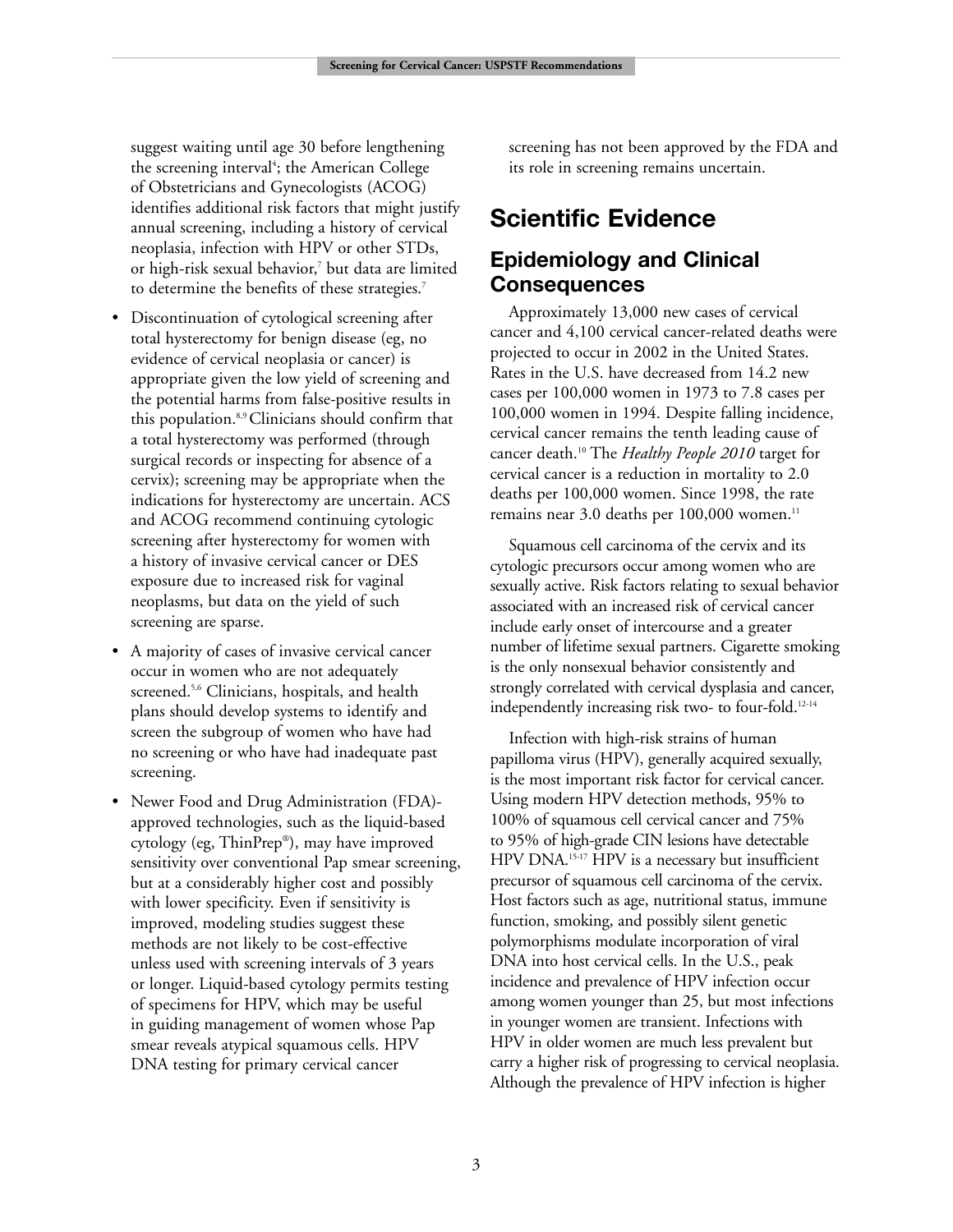among immunocompromised hosts such as HIVinfected women, the speed of progression to cervical cancer is not increased. Natural history studies confirm that, in the vast majority of cases, the course of infection and cervical abnormalities that progress do so in an orderly fashion from less severe to more severe lesions.

### **Accuracy and Reliability of Screening Tests**

Cervical cancer screening tests potentially appropriate for primary care settings include cervical cytology, conventional and new technologies, and tests for HPV infection.

#### **Screening Using Cytologic Methods**

The USPSTF did not re-examine test characteristics of conventional cervical cytology smears. A previous review estimated that the sensitivity of a single Pap test was 60% to 80% for high-grade lesions, and even lower for low-grade lesions.18 The USPSTF review focused on new evidence about thin layer cytology (ThinPrep®, AutoCyte PREP®), computerized rescreening (PapNet®), and algorithm-based screening (AutoPap®), all recent technical extensions of conventional cytology methods. The USPSTF found few studies testing the new technologies against an adequate reference standard (colposcopy or histology) and few that included validation of normal screening test results.<sup>2,18</sup> As a result, sensitivity, specificity, and predictive values of the new technologies cannot be directly assessed or compared with the test characteristics of conventional cytology in the same population. Furthermore, no prospective studies have compared the new technologies to conventional Pap screening using the most important health outcomes (eg, invasive cervical cancer) or costs and costeffectiveness. The only model identified finds that new technologies are more costly than conventional cytology and that new technologies will fall within the traditional range considered to be cost-effective (\$50,000 per life-year) only if used in screening intervals of 3 years or longer.<sup>18</sup> In the absence of studies with cervical cancer outcomes, the USPSTF

concluded that the available data on the accuracy of new technologies were insufficient to determine whether they are more effective than conventional cervical cytology for preventing invasive cervical cancer.

The literature provides fairly reliable estimates of the number of women who need to be screened to detect serious lesions. Among previously screened women with a history of normal Pap tests, fewer than 1 woman in 1,000 screened (in some scenarios as few as 1 woman in 10,000) will have a highgrade cytologic abnormality. As an example, if the sensitivity of cytology is 60% and the specificity is 98% for detection of high-grade abnormalities, then 34 women will be evaluated for high-grade squamous intraepithelial lesions for each true highgrade cervical lesion identified; moreover, 2 highgrade lesions will have been missed by cytology for every 3 cases identified. The ratio of true positives to false positives is much higher if low-grade cytologic changes are considered, but many of these will regress without treatment.<sup>18</sup>

#### **Screening Using Tests for HPV**

Six studies prior to 2002 examined the role of HPV as a primary screening test, 5 of which used a study population at high risk for cervical dysplasia. Only one study of 2,988 women having routine cervical cancer screening at 40 general practitioner practices in the U.K. approximates screening use in routine primary care practice in the U.S.<sup>19</sup> In conditions of low prevalence of high-grade squamous intraepithelial lesions (HSIL) typical of primary care practice, the USPSTF estimated sensitivity of testing for HPV using Hybrid Capture II for HSIL at 82%; specificity, 78%; positive predictive value, 18%; and negative predictive value, 99%. The estimated sensitivity of testing for HPV using Hybrid Capture II for LSIL was 66%; specificity, 91%; positive predictive value, 26%; and negative predictive value, 98%. Similar results were reported in a recent study in Planned Parenthood clinics: both Hybrid Capture II and PCR testing were more sensitive than liquid-based cytology (88% to 91% vs 61%) but were less specific  $(73\% \text{ to } 79\% \text{ vs } 82\%).$ <sup>20</sup>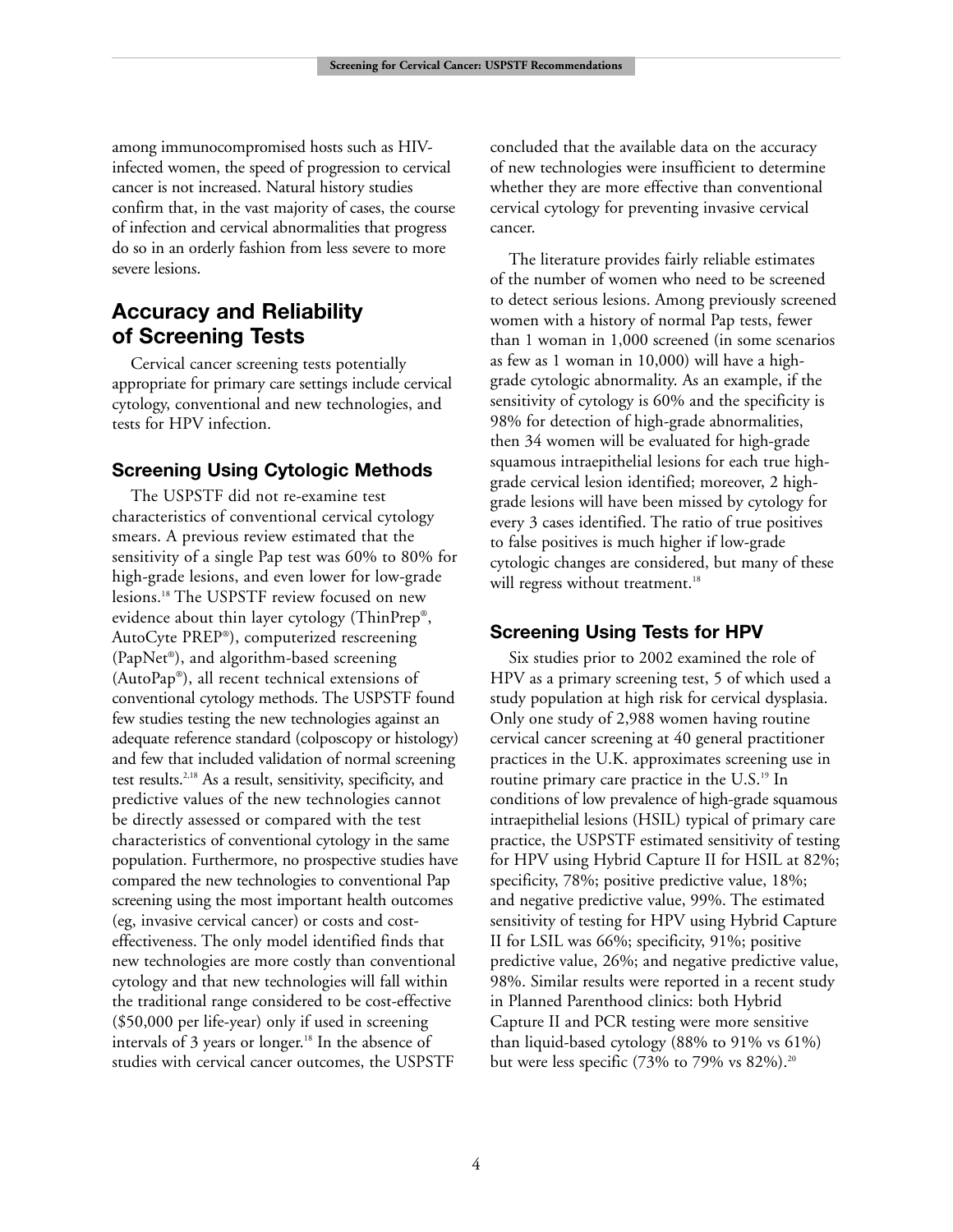The benefits of HPV testing as an alternative or adjunct to primary Pap screening have not yet been tested in prospective studies. Adding HPV testing to conventional screening is unlikely to be worthwhile, but HPV testing may have a role in primary screening if it can reliably distinguish between women who would benefit from more intensive Pap testing (more frequent, different technologies, or extended over longer periods) and women for whom screening can be less intensive or even discontinued. There are at least 8 studies evaluating HPV testing in large populations under way or recently completed but not yet in the published literature. At the same time, there are few data on the potential harms of HPV testing, which may include anxiety or stigmatization among infected women and affects on relationships with sexual partners.

### **Special Considerations in Older Women and in Women Who Have Had a Hysterectomy**

Multiple studies published since 1995 provide sufficiently detailed information about results of screening by age to examine the evidence about screening among older women.<sup>2</sup> The incidence and prevalence of cervical intraepithelial neoplasia peak in the mid-reproductive years and begin to decline in approximately the fourth decade of life, a general pattern also apparent among previously unscreened women. Cervical cancer in older women is not more aggressive or rapidly progressive than it is in younger women. Finally, the rates of high-grade squamous intraepithelial lesions diagnosed by cytology are low among older women who have been screened. These and other data suggest that the risks of high-grade cervical lesions and cancer fall with age; that a history of prior normal Pap tests further reduces risk; and that if screening recommendations are not modified with age, older women are disproportionately likely to be evaluated for false-positive findings. In one study of more than 2,561 postmenopausal women (average age 67 years) who had normal baseline smears and were generally at low risk for cervical cancer, annual screening done over 4 years produced 110 abnormal results requiring diagnostic evaluations, which generated 231 additional interventions (ranging from repeat Pap smears to colposcopy and biopsies); one case of "mild to moderate dysplasia" was diagnosed.<sup>21</sup> The difficult trade-off between overscreening and missing rare but potentially preventable cases of cervical cancer is a challenge for policy.

Two large series documenting the low risk of cytologic abnormality after hysterectomy have been published since the last USPSTF made its recommendations. A cross-sectional study of more than 5,000 Pap tests among women older than age 50 documented that identification of dysplasia and cancer was rare in this age group after hysterectomy  $(0.18/1,000$  women screened).<sup>22</sup> Women after hysterectomy were one-tenth as likely as those with a cervix to have any Pap test diagnosis of abnormality. In a second study of nearly 10,000 Pap tests performed over 2 years in 6,265 women who had hysterectomies for benign disease, screening yielded 104 abnormal Pap tests but only 4 highgrade lesions—3 cases of vaginal intraepithelial neoplasia and 1 case of squamous cell carcinoma of the vagina (rate of 0.42 high-grade lesions per 1,000 Pap tests).<sup>23</sup> Whether detection of these vaginal lesions improved clinical outcomes is unknown.

### **Effectiveness of Early Detection**

Detection of cervical cancer in its earliest stages is lifesaving, as survival of cancer of the cervix uteri depends heavily on stage at diagnosis. Although 92% of women will survive 5 years when the cancer is localized, only 13% will survive distant disease.<sup>24</sup> Introduction of screening programs to populations naïve to screening reduces cervical cancer rates by 60% to 90% within 3 years of implementation.<sup>25,26</sup> This reduction of mortality and morbidity with introduction of the Pap test is consistent and dramatic across populations. Although no prospective trial of Pap screening has ever been conducted, correlational studies of cervical cancer trends in countries in North America and Europe demonstrate dramatic reductions in incidence of invasive cervical cancer and a 20% to 60% reduction in cervical cancer mortality.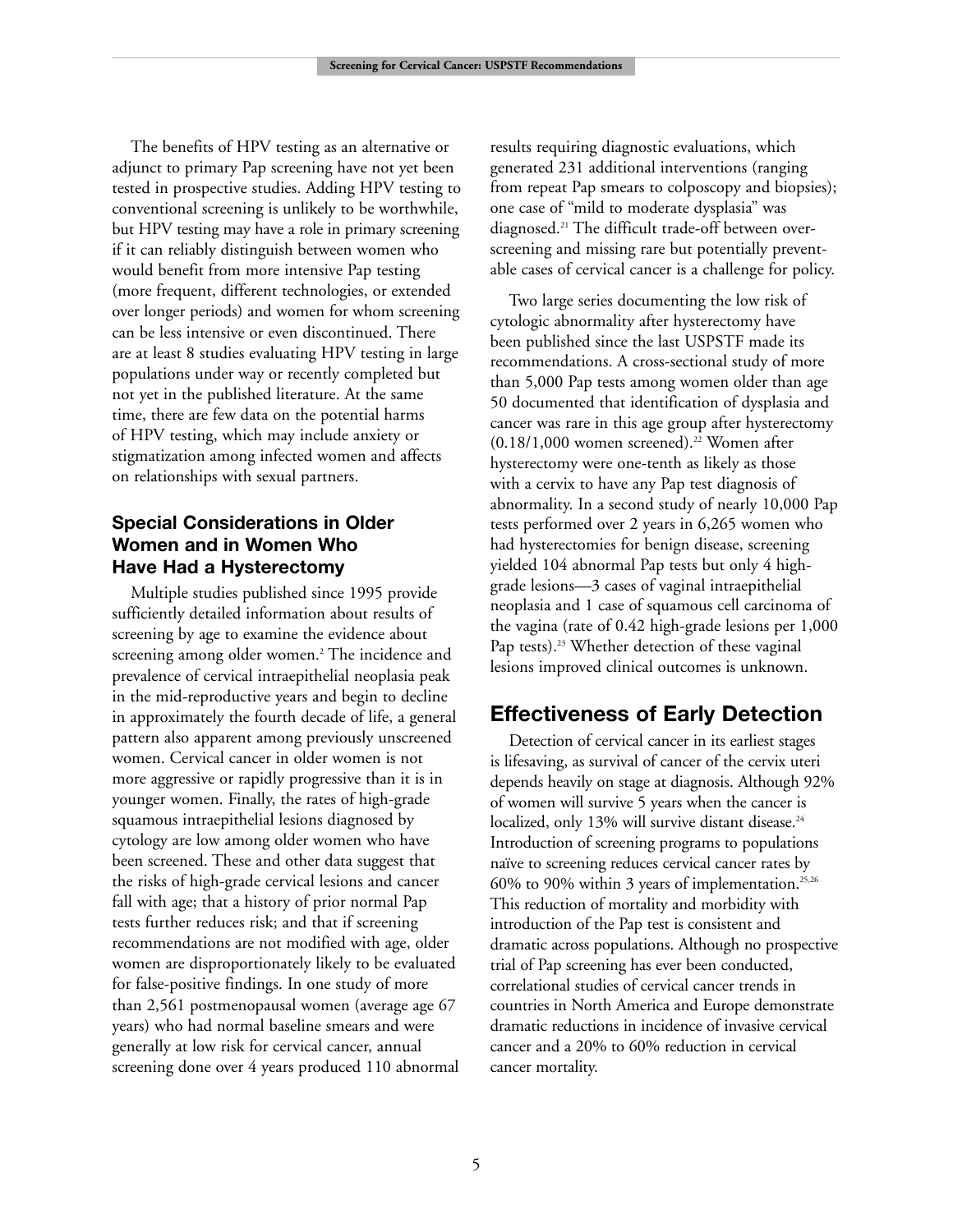No prospective studies have directly compared the outcomes of screening at different intervals in a given population. Data from 8 cervical cancer screening programs involving 1.8 million women compared the effects of different intervals among the programs: screening at intervals of 5, 3, 2 years or 1 year was estimated to reduce incidence of invasive disease by 84%, 91%, 93%, and 94%, respectively, among women aged 35-64, assuming perfect compliance. Data from a large screening program in the U.S. indicate that a longer interval (3 years vs 1 or 2 years) between Pap tests is not associated with a higher risk for developing high-grade lesions.<sup>27</sup>

### **Potential Harms of Screening and Treatment**

The USPSTF did not identify studies that specifically addressed harms of new technologies for cervical cancer screening. Better data on the performance characteristics (sensitivity, specificity, and predictive values) of the new screening technologies are needed to determine the risk for harm to an individual patient. Although the data are limited, on average these tools improve sensitivity and reduce specificity. This finding suggests that increased detection of low-grade lesions and false positives are the primary potential sources of harm; ie, harm may take the form of increased evaluations, including repeated Pap tests and biopsies; possible unnecessary treatment for low-grade lesions; and psychological distress for the women diagnosed with low-grade lesions that may not have been clinically important. These harms are poorly documented for conventional Pap testing and have not yet been assessed for new technologies.

With regard to HPV testing, the USPSTF did not identify any studies that quantified harms. Potential harms commented upon in the literature include stigma, partner discord, adverse effects of labeling some women as being at high risk for cervical cancer, and the potential undermining of routine cytologic screening known to be effective.

## **Recommendations of Others**

The new guidelines of the American Cancer Society (ACS) recommend initiating screening 3 years after onset of sexual activity but no later than age 21.4 ACS recommends annual screening with conventional Pap tests, or screening every 2 years if liquid-based cytology is used, until age 30; thereafter the screening interval can be extended to 2-3 years based on past screening results and risk factors. Most other North American organizations have previously recommended beginning screening at onset of sexual activity or at age 18; these include the American Academy of Family Physicians (AAFP),<sup>28</sup> American College of Obstetricians and Gynecologists (ACOG)7 , American College of Preventive Medicine  $(ACPM)$ ,<sup>29</sup> American Medical Association  $(AMA)$ ,<sup>30</sup> the Canadian Task Force on Preventive Health Care (CTFPHC),<sup>31</sup> and the American Academy of Pediatrics (AAP),<sup>32</sup> among others. Some of them may update their guidelines in light of the new recommendations on starting age. These organizations recommend that initial screening be conducted annually, but most recommendations permit Pap testing less frequently after 3 or more normal annual smears, based on patient risk factors and the discretion of the patient and physician.

Guidelines of the ACS,<sup>4</sup> AAFP,<sup>28</sup> ACPM,<sup>29</sup> and the CTFPHC<sup>31</sup> recommend discontinuing screening, or offering the option for patients to discontinue screening, after age 65 or 70 provided there is documented evidence of adequate past screening; details of what constitutes "adequate" past screening vary. No current screening guidelines specifically recommend using HPV testing for screening, or recommend newer Pap test technologies in favor of conventional Pap tests.

# **References**

- 1. U.S. Preventive Services Task Force. *Guide to Clinical Preventive Services.* 2nd ed. Washington, DC: Office of Disease Prevention and Health Promotion; 1996.
- 2. Hartman KE, Hall SA, Nanda K, Boggess JF, Zolnoun D. *Screening for Cervical Cancer.* Systematic Evidence Review. No. 25. (Prepared by the Research Triangle Institute-University of North Carolina Evidence-based Practice Center under contract No. 290-97-0011). Rockville, MD: Agency for Healthcare Research and Quality. January 2002. Available on the AHRQ Website at: http://www.ahrq.gov/clinic/serfiles.htm.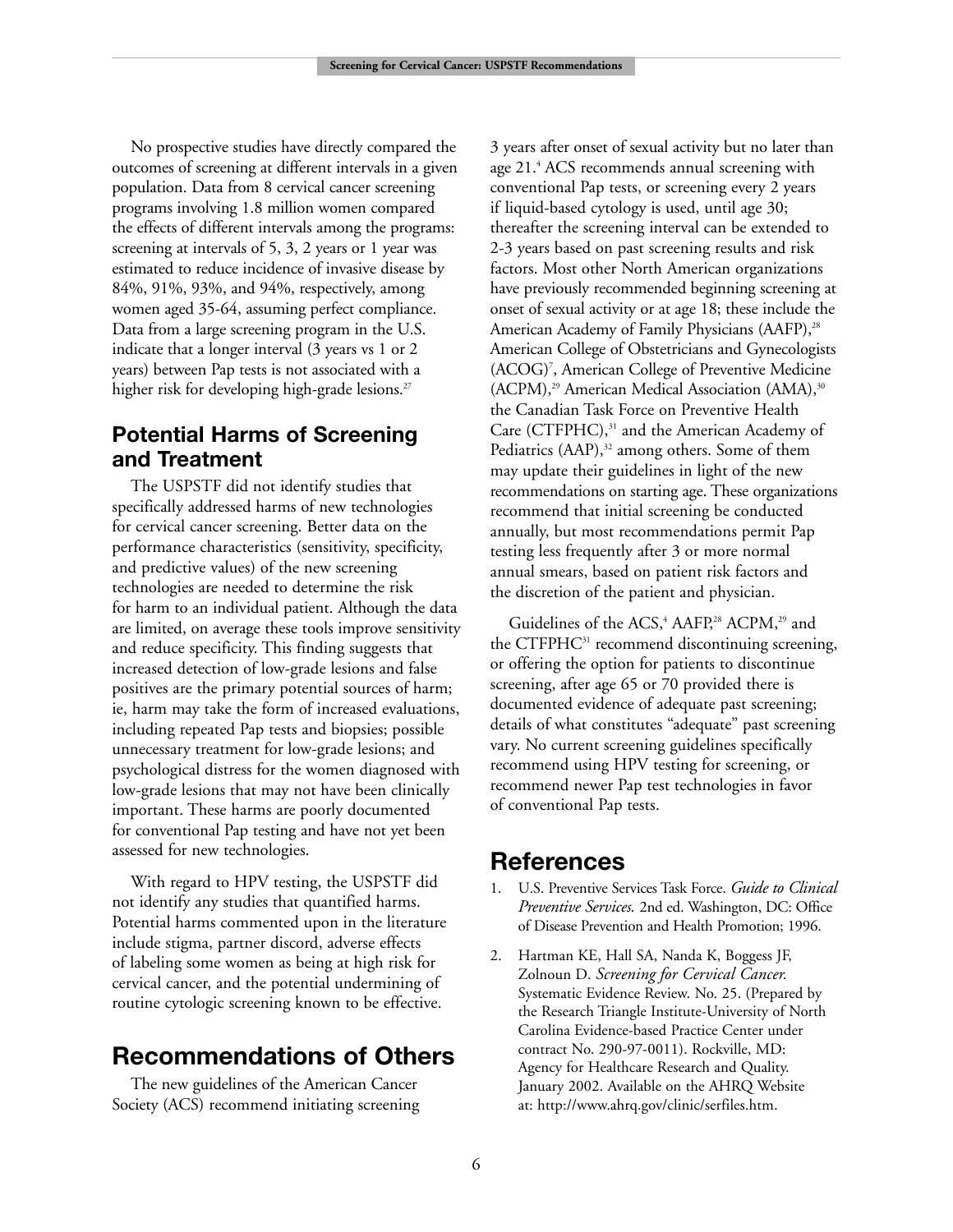- 3. Martin-Hirsch P, Lilford R, Jarvis G, Kitchener HC. Efficacy of cervical-smear collection devices: a systematic review and meta-analysis [published erratum appears in Lancet 2000 Jan 29;355(9201): 414]. *Lancet.* 1999;354(9192):1763–1770.
- 4. Smith RA, Cokkinides V, von Eschenbach AC, et al. American Cancer Society Guideline for the Early Detection of Cervical Neoplasia and Cancer. *CA Cancer J Clin.* 2002;52(1):8–22.
- 5. Hildesheim A, Hadjimichael O, Schwartz PE, et al. Risk factors for rapid-onset cervical cancer. *Am J Obstet Gynecol*. 1999;180(3 Pt 1):571–577.
- 6. Janerich DT, Hadjimichael O, Schwartz PE, et al. The screening histories of women with invasive cervical cancer, Connecticut. *Am J Public Health.* 1995;85(6):791–794.
- 7. American College of Obstetricians and Gynecologists. *Guidelines for Women's Health Care*. 2nd ed. Washington, DC: ACOG;2002: 121–134, 140–141.
- 8. Mitchell HS, Giles GG. Cancer diagnosis after a report of negative cervical cytology. *Med J Aust.* 1996;164(5):270–273.
- 9. Sigurdsson K. Trends in cervical intra-epithelial neoplasia in Iceland through 1995: evaluation of targeted age groups and screening intervals. *Acta Obstet Gynecol Scand.* 1999;78(6):486–492.
- 10. American Cancer Society. Cancer facts and figures, 2002. Atlanta: American Cancer Society, 2002. Accessed at: http://www.cancer.org/docroot/ STT/stt\_0.asp on November 12, 2002.
- 11. U.S. Department of Health and Human Services. *Healthy People 2010: Understanding and Improving Health*. 2nd ed. Washington, DC: U.S. Government Printing Office, November 2000.
- 12. de Vet HC, Sturmans F, Knipschild PG. The role of cigarette smoking in the etiology of cervical dysplasia. *Epidemiology.* 1994;5(6):631–633.
- 13. Winkelstein W. Smoking and cervical cancer current status: a review. *Am J Epidemiol*. 1990;131(6):945–957.
- 14. Lyon JL, Gardner JW, West DW, Stanish WM, Hebertson RM. Smoking and carcinoma in situ of the uterine cervix. *Am J Public Health.* 1983;73(5):558–562.
- 15. International Agency for Research on Cancer (IARC). Summaries and Evaluations: Human Papillomaviruses. Lyons: IARC; 1995;64. Available at: http://www.inchem.org/documents/iarc/iarc/ iarc782.htm. Accessed November 13, 2002.
- 16. Bosch FX, Manos MM, Munoz N, et al. Prevalence of human papillomavirus in cervical cancer: a worldwide perspective. International biological study oncervical cancer (IBSCC) Study Group. *J Natl Cancer Inst.* 1995;87(11):796–802.
- 17. Jacobs MV, Snijders PJ, van den Brule AJ, Helmerhorst TJ, Meijer CJ, Walboomers JM. A general primer GP5+/GP6(+)-mediated PCRenzyme immunoassay method for rapid detection of 14 high-risk and 6 low-risk human papillomavirus genotypes in cervical scrapings. *J Clin Microbiol.* 1997;35(3):791–795.
- 18. McCrory DC, Mather DB, Bastian L. *Evaluation of Cervical Cytology: Evidence Report/Technology Assessment No. 5. (Prepared by Duke University under Contract No. 290-97-0014.)* AHCPR Publication No. 99-E010. Rockville, MD: Agency for Health Care Policy and Research. February 1999. Available at: http://www.ahrq.gov/clinic/epcix.htm. Accessed November 25, 2002.
- 19. Cuzick J, Beverley E, Ho L, et al. HPV testing in primary screening of older women. *Brit J Cancer.* 1999;81(3):554–558.
- 20. Kulasingam SL, Hughes JP, Kiviat NB, et al. Evaluation of human papillomavirus testing in primary screening for cervical abnormalities: comparison of sensitivity, specificity, and frequency of referral. *JAMA.* 2002;288(14):1749–57.
- 21. Sawaya GF, Grady D, Kerlikowske K, et al. The positive predictive value of cervical smears in previously screened postmenopausal women: the Heart and Estrogen/progestin Replacement Study (HERS). *Ann Intern Med.* 2000;133(12):942–950.
- 22. Fox J, Remington P, Layde P, Klein G. The effect of hysterectomy on the risk of an abnormal screening Papanicolaou test result. *Am J Obstet Gynecol.* 1999;180(5):1104–1109.
- 23. Pearce K, Haefner H, Sarwar S, Nolan T. Cytopathological findings on vaginal Papanicolaou smears after hysterectomy for benign gynecological disease. *N Engl J Med.* 1996(21);335:1559–1562.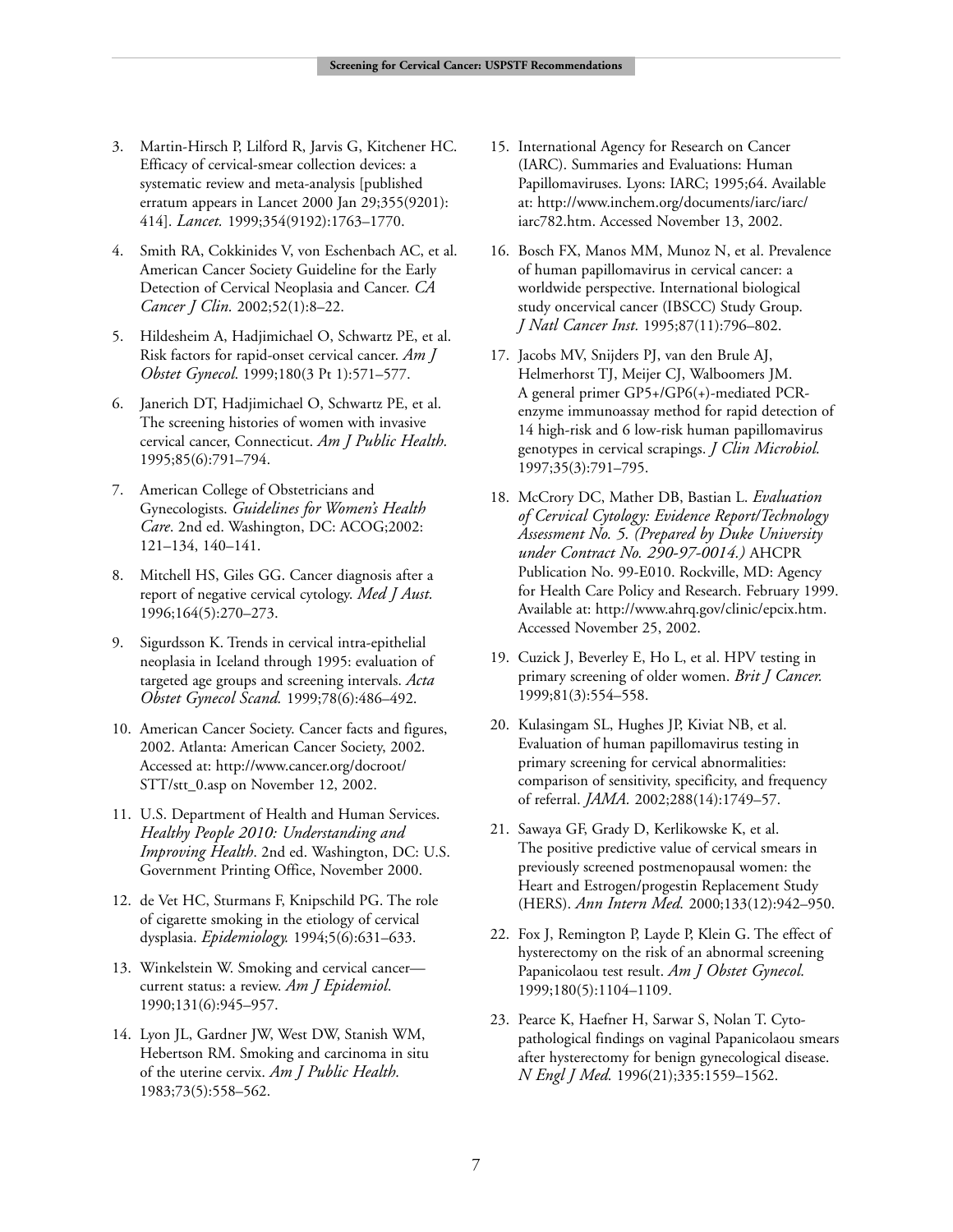- 24. Ries LA, Kosary CL, Hankey BF, et al., eds.: SEER Cancer Statistics Review 1973-1995. Bethesda, Md: National Cancer Institute, 1998.
- 25. International Agency for Research on Cancer (IARC) Working Group on the Evaluation of Cervical Cancer Screening Programmes. Screening for squamous cervical cancer: duration of low risk after negative results of cervical cytology and its implication for screening policies. *Br Med J.* 1986;293(6548): 659–664.
- 26. Sasieni PD, Cuzick J, Lynch-Farmery E. Estimating the efficacy of screening by auditing smear histories of women with and without cervical cancer. The National Co-ordinating Network for Cervical Screening Working Group. *Br J Cancer*. 1996; 73(8):1001–1005.
- 27. Sawaya GF, Kerlikowske K, Lee NC, Gildengorin G, Washington AE. Frequency of cervical smear abnormalities within 3 years of normal cytology. *Obstet Gynecol.* 2000;96(2):219–23.
- 28. American Academy of Family Physicians. Summary of Policy Recommendations for Periodic Health Examinations. December, 2001. Available at: www.aafp.org/exam.xml. Accessed January 23, 2002.
- 29. Hawkes AP, Kronenberger CB, MacKenzie TD, et al. American College of Preventive Medicine. Practice Policy Statement: Cervical Cancer Screening. *Am J Prev Med.* 1996;12(5):342–4. Available at: http:// www.acpm.org/cervical.htm. Accessed January 23, 2002.
- 30. American Medical Association. Cancer screening guidelines. Available at: www.ama-assn.org. Accessed September 6, 2001.
- 31. Morrison BJ. Screening for Cervical Cancer. In: Canadian Task Force on the Periodic Health Examination. *Canadian Guide to Clinical Preventive Health Care*. Ottawa: Health Canada, 1994; 870–881. (Reviewed in 1999). Available at: www.ctfphc.org/Full\_Text\_printable/Ch73full.htm. Accessed January 23, 2002.
- 32. American Academy of Pediatrics, Committee on Psychosocial Aspects of Child and Family Health. *Guidelines for Health Supervision III.* Elk Grove Village, IL: American Academy of Pediatrics; 1997.